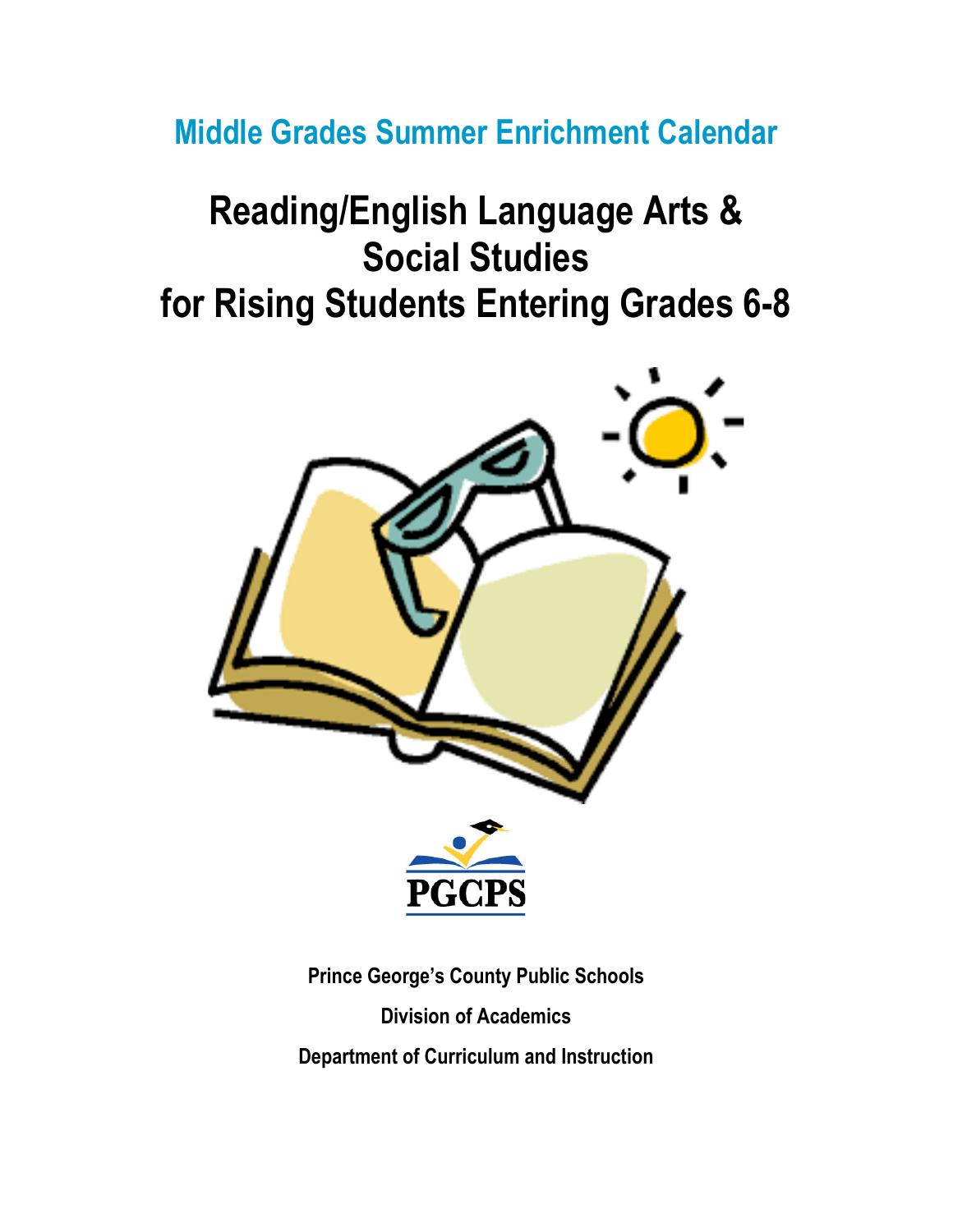#### **BOARD OF EDUCATION OF PRINCE GEORGE'S COUNTY, MARYLAND**

**Alvin Thornton**, Ph.D., *Chair* **Edward Burroughs III,** *Vice-Chair, District 8* **David Murray**, *District 1* **Joshua M. Thomas**, *District 2* **Pamela Boozer-Strother**, *District 3* **Bryan Swann**, *District 4* **Raaheela Ahmed,** *District 5* **Belinda Queen,** *District 6* **K. Alexander Wallace**, *District 7* **Sonya Williams**, *District 9* **Curtis Valentine, M.P.P.**, *Board Member* **Paul Monteiro***, Board Member* **Sandra D. Shephard***, Board Member* **Joshua Omolola**, *Student Board Member*

**Monica E. Goldson, Ed.D.**, *Secretary/Treasurer and Chief Executive Officer*

**Kara Libby, Ed.D.** *Chief Academic Officer*

**Judith J. White, Ed.D.** *Director, Curriculum and Instruction*

**Olga I. Pabón, Ed.D.** *Instructional Supervisor, Reading/English Language Arts Grades 6-8*

**Sandra Rose, Ed.D.** *Instructional Supervisor, Social Studies Grades K-12*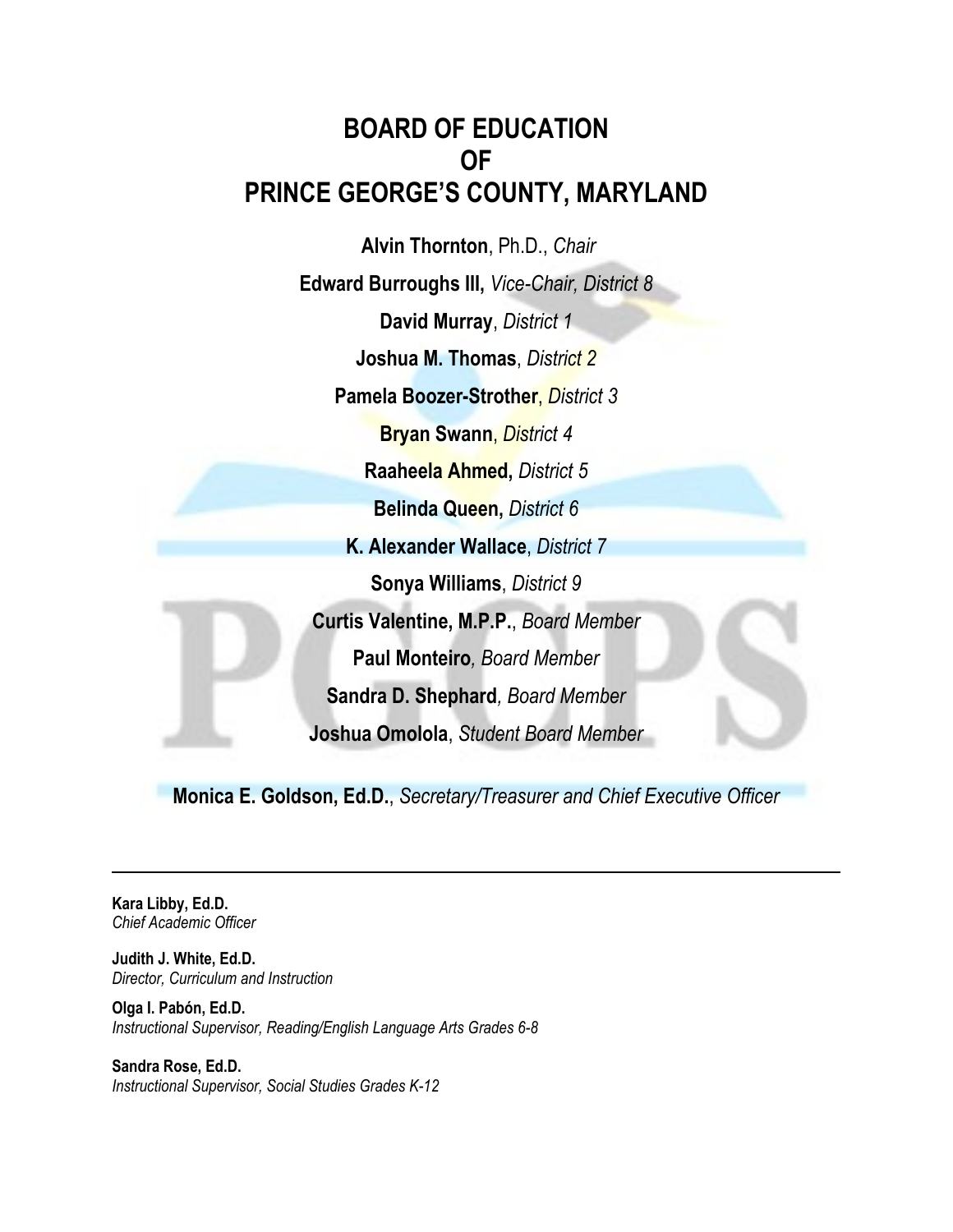#### **Middle Grades Summer Enrichment Calendar**

#### **Reading/English Language Arts & Social Studies for Rising Students Entering Grades 6-8**

*Notes to Students and Families: It is important that you keep your brain active over the summer to be ready for next school year! In this packet, you will find a calendar of activities to last you all summer long.* 

*Important: Families may use this calendar flexibly; the students may complete all or some tasks. For example, your family might decide to do only the reading and specific journaling activities OR your family may attempt everything on the calendar.* 

#### *General Directions:*

- **Families should preview the calendar together to set common expectations.**
- **Many tasks on the calendar are related to student's reading of books. Students should read for at least 30 minutes each day, regardless of other tasks noted.** 
	- Students may read paper books, e-books, or enjoy audiobooks. Students may choose to read works of **fiction or nonfiction**. Grade-level reading list suggestions are available at [http://www.pgcmls.info/website/teens-graded](http://www.pgcmls.info/website/teens-graded-reading-lists-447)[reading-lists-447.](http://www.pgcmls.info/website/teens-graded-reading-lists-447) In addition, the Prince George's County Memorial Library System offers many options for remotely borrowing e-books and audiobooks. Visit the PGCMLS website at [pgcmls.info](http://www.pgcmls.info/) or download the PGCMLS app. To sign-in, students must add their 9-digit student identification number to PGCPS and use the last four digits of their identification number as the PIN. For example, if a student's ID number is 100100100, then the username is: PGCPS100100100, and the PIN is: 0100
	- **Students will need a journal.** Journals can be purchased or students can make their own by stapling several pieces of paper together or by using a notebook/binder/folder with paper. If technology tools are readily available, students may also consider using appropriate software or apps to create an electronic journal. Specific journaling tasks are given some days, but students may also journal after each day's reading, noting things that stood out, questions that they have, or general wonderings and inferences about what they have read.
	- **Optional photo entries:** Students may choose to include photos from their reflections, their vocabulary work, and other mini-projects.
- **Each journal entry should:**
	- $\checkmark$  Have the date and task title.
	- $\checkmark$  Have a clear and complete answer that explains the student's thinking and fully supports the response with relevant evidence and details from the text, if applicable.
- **There are two special focus weeks (Poetry and Financial Literacy).** Students should continue their daily reading habit during these weeks.
- **Use the chart on the last page of this packet to record all of the books read during summer break**. The chart should be taped or glued to the first page of the journal or recreated in a digital journal format. The Summer Enrichment Calendar allots two weeks for the reading of each book; however, students may certainly compete books at whatever pace is most appropriate for their text selection!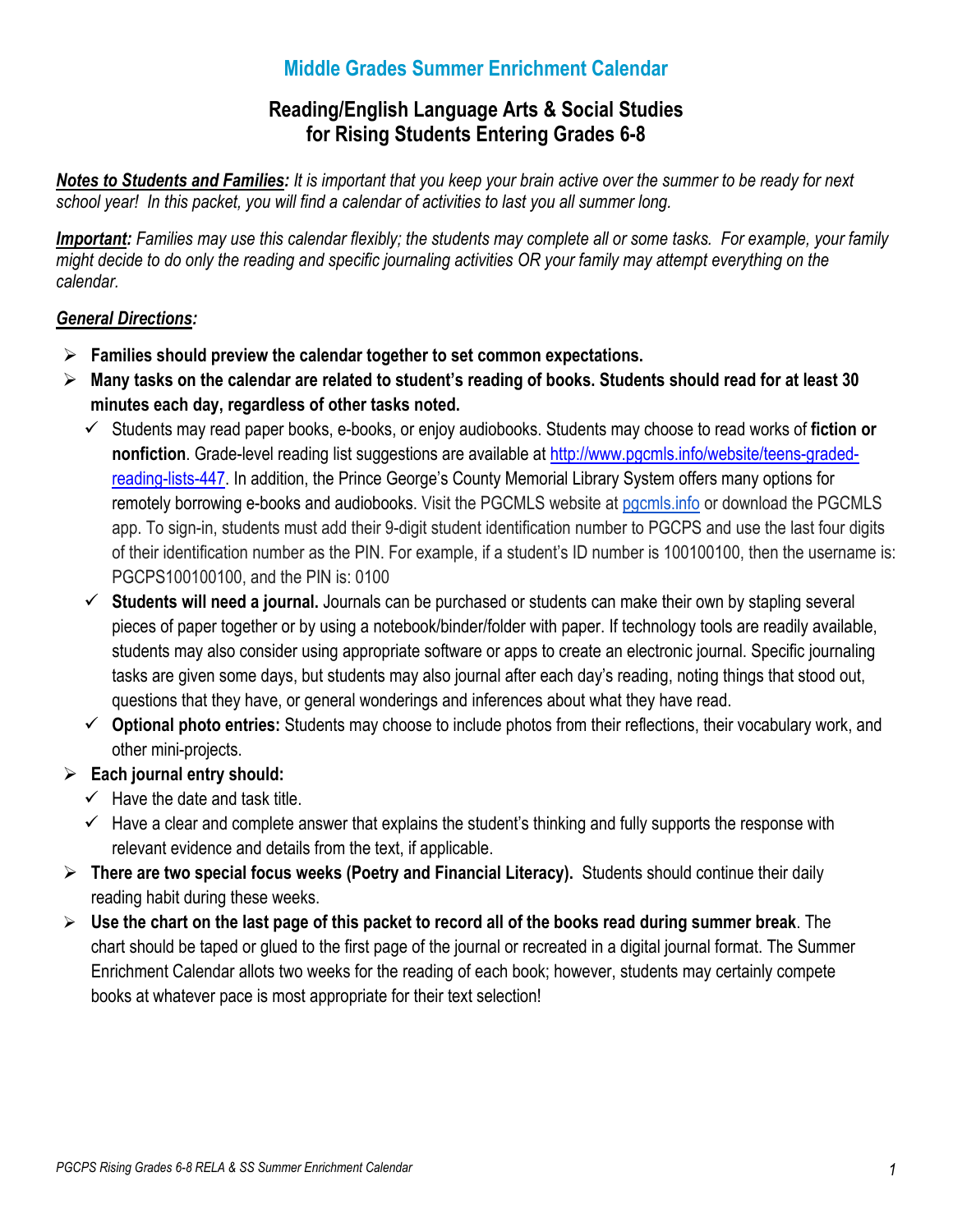# **JUNE/JULY**

| <b>Monday</b><br>~Read & Respond~                                                                                                                                                                                                                                                                                                                            | <b>Tuesday</b><br>~Words Workshop~                                                                                                                                                                                                                                                                                                                                                                            | <b>Wednesday</b><br>~Journaling~                                                                                                                                                                                                                                                                                               | <b>Thursday</b><br>~Extension~                                                                                                                                                                                                    | <b>Friday</b><br>$\sim$ Sharing $\sim$                                                                                                                                                                                                                                                                                                                                                                                           |
|--------------------------------------------------------------------------------------------------------------------------------------------------------------------------------------------------------------------------------------------------------------------------------------------------------------------------------------------------------------|---------------------------------------------------------------------------------------------------------------------------------------------------------------------------------------------------------------------------------------------------------------------------------------------------------------------------------------------------------------------------------------------------------------|--------------------------------------------------------------------------------------------------------------------------------------------------------------------------------------------------------------------------------------------------------------------------------------------------------------------------------|-----------------------------------------------------------------------------------------------------------------------------------------------------------------------------------------------------------------------------------|----------------------------------------------------------------------------------------------------------------------------------------------------------------------------------------------------------------------------------------------------------------------------------------------------------------------------------------------------------------------------------------------------------------------------------|
|                                                                                                                                                                                                                                                                                                                                                              |                                                                                                                                                                                                                                                                                                                                                                                                               | JOURNALING- On the                                                                                                                                                                                                                                                                                                             | PICK YOUR BOOK- In                                                                                                                                                                                                                | <b>GAME TIME- Celebrate</b>                                                                                                                                                                                                                                                                                                                                                                                                      |
| <b>BHH Reading</b>                                                                                                                                                                                                                                                                                                                                           | When you read, think about what is                                                                                                                                                                                                                                                                                                                                                                            | first blank page of your<br>journal, draw a big heart.<br>In that heart, write words<br>or doodle pictures about<br>things dear to your heart.                                                                                                                                                                                 | your journal, make a list of<br>5-10 books you'd like to<br>read OR topics you'd like<br>to read about over the<br>summer. Share this list                                                                                        | the start of summer break<br>with a game! Gather your<br>family to play games such<br>as Scrabble, Pictionary, or<br>Boggle. If you can't play in                                                                                                                                                                                                                                                                                |
| ★ in the <b>BOOK</b><br>- What's this about?<br>- Who's telling the story?<br>- What does the author want me to know?<br><b>*</b> in your HEAD<br>- What surprised me?<br>- What does the author think I already know?<br>- What challenged, changed, or confirmed my<br>thinking?<br>- What did I notice?                                                   |                                                                                                                                                                                                                                                                                                                                                                                                               | This "heart map" holds the<br>people, places, events,<br>and things you love and<br>might want to write about<br>this summer.<br>= When you see this<br>symbol in the calendar, it<br>is a reminder to revisit<br>your heart map.                                                                                              | with a family member or a<br>friend.<br>Need ideas? Go to<br>http://www.pgcmls.info/we<br>bsite/teens-graded-<br>reading-lists-447 for lists<br>and more!<br>Decide which book will be<br>your first summer read!                 | person, consider a virtual<br>game of Charades OR<br>pick your favorite solo<br>option like Solitaire. If you<br>don't have a board game<br>or playing cards handy,<br>make your own Charades<br>game by cutting up a<br>piece of paper into smaller<br>cards and listing a book,                                                                                                                                                |
| <b>* in your HEART</b><br>- What did I learn about myself?<br>- How will this help me to be better?<br>- How will this change me or the way I see the<br>world?<br>Book Head Heart is (c) 2017 by Kylene Beers and Robert E. Probst from Disrupting Thinking (Port                                                                                           |                                                                                                                                                                                                                                                                                                                                                                                                               |                                                                                                                                                                                                                                                                                                                                | If possible, think about<br>partnering with a friend so<br>that you can create a<br>virtual book club and<br>share your book<br>reflections together!                                                                             | movie, or television show<br>title of each piece. Then,<br>mix the pieces up in a hat<br>and have players select a<br>card to get the game<br>started!                                                                                                                                                                                                                                                                           |
| <b>BOOK, HEAD, HEART-</b><br>As you read your book,<br>think about what is in the<br>book, what is in your<br>head, and what is in your<br>heart. Journal your<br>reflections. (Use the chart<br>above to help you.)                                                                                                                                         | NEW WORDS- Use a 4-<br>tab foldable to make note<br>of four new or intriguing<br>words from your book. Put<br>the word/phrase on the<br>front and on the inside,<br>write the definition and<br>draw an image to help you<br>remember the word. Add<br>to your journal.<br>Tab <sub>2</sub><br>Tab 4<br>Tab <sub>3</sub>                                                                                      | <b>JOURNALING- Revisit</b><br>your heart map. Select<br>one person, place, or thing<br>that you included and<br>write a journal entry about<br>your selection. You might<br>write about an important<br>memory, a personal<br>reflection, or anything else<br>that comes to mind!                                              | <b>MUSIC CONNECTION-</b><br>Find or write a song that<br>relates to the book you are<br>reading. In your journal,<br>explain how this song is<br>related to what you have<br>read so far. Include text<br>evidence in your entry. | <b>STORY TIME- Connect</b><br>with family and friends and<br>read aloud a portion of<br>your book to them. Ask<br>them to share their own<br>Book, Head, Heart<br>reflections about what you<br>have read. Give your<br>family a brief summary of<br>the plot so far and share<br>your predictions for rest of<br>the book. Maybe you will<br>inspire them to read the<br>book with you!                                         |
| <b>SETTING-</b> Setting is<br>where and when the<br>events in a book take<br>place. Whether your book<br>is fiction or nonfiction.<br>think about how the<br>setting is important to the<br>topic or events. Write a<br>journal entry about the<br>setting of your book and<br>why it is important. Be<br>sure to include specific<br>details from the text. | <b>IMAGERY- Words and</b><br>phrases that appeal to<br>your senses are called<br>imagery. Authors use<br>these types of vivid<br>descriptions to help your<br>mind see, hear, taste,<br>touch, or smell what they<br>are describing. Find three<br>examples of imagery in<br>your book. List them in<br>your journal and explain<br>how the imagery appealed<br>to your senses and helped<br>you as a reader. | JOURNALING- Imagine if<br>you were the architect of a<br>new school, shopping<br>mall, or park. How would<br>you design it? What would<br>you include to make your<br>setting functional and<br>attractive? In your journal,<br>sketch and label or write<br>about your architectural<br>plans for your perfect new<br>design. | <b>GRAPHIC DESIGN</b><br><b>CHALLENGE-</b> Create a<br>map of the setting of your<br>book. Be sure to include<br>elements of a good map<br>and notes about the<br>setting from the book.                                          | <b>BOOK REVIEW- As you</b><br>finish reading your first<br>book, consider who might<br>want to read it next? Talk<br>to or write a friend or<br>family member that might<br>like your book. Give them<br>a personal book review. If<br>you didn't like your book,<br>write your own critical<br>review and share it with<br>someone to convince<br>them to never read it!<br>Don't forget to select<br>your next book to read!!! |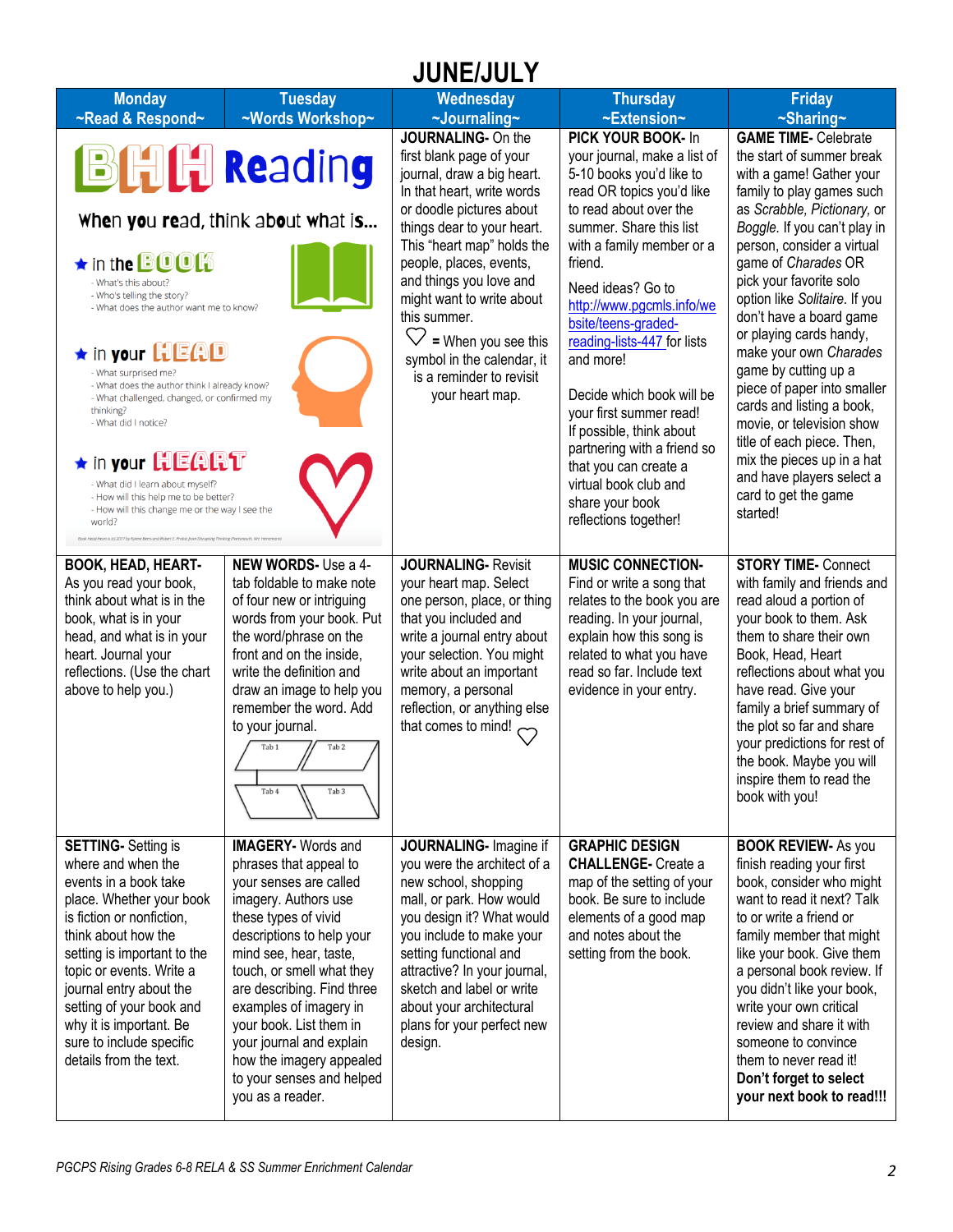## **JULY**

| <b>Monday</b>                                                                                                                                                                                                                                       | <b>Tuesday</b>                                                                                                                                                                                                                                                                                                                                                                                          | <b>Wednesday</b>                                                                                                                                                                                                                                                                                                                     | <b>Thursday</b>                                                                                                                                                                                                                       | <b>Friday</b>                                                                                                                                                                                                                                                                                                                                                                                 |
|-----------------------------------------------------------------------------------------------------------------------------------------------------------------------------------------------------------------------------------------------------|---------------------------------------------------------------------------------------------------------------------------------------------------------------------------------------------------------------------------------------------------------------------------------------------------------------------------------------------------------------------------------------------------------|--------------------------------------------------------------------------------------------------------------------------------------------------------------------------------------------------------------------------------------------------------------------------------------------------------------------------------------|---------------------------------------------------------------------------------------------------------------------------------------------------------------------------------------------------------------------------------------|-----------------------------------------------------------------------------------------------------------------------------------------------------------------------------------------------------------------------------------------------------------------------------------------------------------------------------------------------------------------------------------------------|
| ~Read & Respond~                                                                                                                                                                                                                                    | ~Words Workshop~                                                                                                                                                                                                                                                                                                                                                                                        | ~Journaling~                                                                                                                                                                                                                                                                                                                         | ~Extension~                                                                                                                                                                                                                           | $\sim$ Sharing $\sim$                                                                                                                                                                                                                                                                                                                                                                         |
| <b>CHARACTERS-</b> If you are<br>reading fiction, think about<br>the characters in your<br>book. Write a journal entry<br>about one character who<br>has a problem, has to                                                                          | <b>WORD WEB- This school</b><br>year you learned that<br>many words have the<br>same prefixes, roots, and<br>suffixes. Select a word<br>from your book with a                                                                                                                                                                                                                                           | <b>JOURNALING-What</b><br>qualities do you admire in<br>people? In your journal,<br>make a list of five qualities<br>that you admire in people<br>and explain why each one                                                                                                                                                           | <b>CASTING CALL-</b><br>Hollywood has invited you<br>to cast the characters in<br>your current book for a<br>movie version. Develop a<br>list of actors who you                                                                       | <b>MOVIE PITCH-Share</b><br>your casting call activity<br>with a friend or family<br>member. What do they<br>think about your<br>blockbuster cast? Would                                                                                                                                                                                                                                      |
| make a decision, has<br>learned an important<br>lesson, or made a big<br>mistake. If you are reading<br>nonfiction, think about the<br>people involved in your<br>topic. Write an entry about<br>what you have learned<br>about these people.       | familiar prefix, suffix, or<br>root. In your journal,<br>create a word web. Place<br>the word part in the center<br>and then make a web of<br>other words that share the<br>same<br>Word Web<br>prefix,<br>suffix,<br>or root.                                                                                                                                                                          | is important to you. For an<br>extension, also think about<br>how you do or do not<br>demonstrate those<br>qualities yourself. If you<br>need inspiration, revisit<br>your heart map to think<br>about any people you<br>included on it. $\bigvee$                                                                                   | would select to play each<br>role. What qualities does<br>the character have that<br>the actor must meet? If<br>you can, include<br>pictures/drawings of the<br>actors you select.                                                    | they make any changes to<br>your choices? If possible,<br>consider watching a movie<br>starring your lead actor or<br>actress with your friend or<br>family member.                                                                                                                                                                                                                           |
| !!!POETRY WEEK!!!<br>Find a poem that appeals<br>to you. You might look in a<br>book or recall familiar<br>poetic song lyrics. Copy<br>and include the poem in<br>your journal. Why does<br>this poem speak to you?<br>What does it mean to<br>you? | RHYME, RHYTHM,<br><b>REPETITION-Poets</b><br>sometimes use word<br>structures to create<br>sounds. Try it out! In your<br>journal, write a poem that<br>experiments with words<br>that rhyme, have a<br>rhythm, or repeat. For a<br>challenge, try out an<br>onomatopoeiathese<br>types of words actually<br>sound like a sound. For<br>example: boom, snap, pop                                        | <b>JOURNALING- Revisit</b><br>your "heart map" and<br>select a topic. Use this<br>topic as an inspiration for<br>a new poem. $\heartsuit$                                                                                                                                                                                            | POETRY OF THE PAST-<br>Think about a historical<br>event or time period in<br>which you are familar.<br>Write a poem inspired by<br>this historical event or time<br>period.                                                          | POETRY CAFÉ- Invite a<br>friend or family member to<br>a "poetry café." Your café<br>might be at your house, in<br>a virtual chat, or over the<br>phone. Whatever format<br>you choose, be the star of<br>your café and share your<br>favorite poems that you<br>wrote this week! Don't<br>forget to select your<br>next book to readTry<br>to select one that has a<br>movie or documentary! |
| BOOK, HEAD, HEART-<br>As you read your book,<br>think about what is in the<br>book, what is in your<br>head, and what is in your<br>heart. Journal your<br>reflections. (Use the chart<br>on page 2 to help you.)                                   | <b>IDIOMS-</b> An idiom is a<br>common expression with a<br>meaning that can't be<br>understood simply from<br>the meaning of each word.<br>In your journal, write the<br>meanings of these<br>common idioms: "We're in<br>hot water." "Don't judge a<br>book by its cover." "We<br>don't see eye to eye." If<br>you aren't sure, check with<br>a friend or family member.<br><b>SHADES OF MEANING-</b> | <b>JOURNALING- Revisit</b><br>your "heart map." What<br>new things have<br>interested you lately or<br>what new experiences<br>could you add? Try to add<br>five to ten new ideas to<br>your "heart map." Then,<br>try out a free-write about<br>your favorite topic. $\bigcirc$<br><b>JOURNALING- Journals</b>                      | <b>COVER ART- Create a</b><br>new book cover for the<br>book you are reading. You<br>can use the templates at<br>readwritethink.org or you<br>can use your own<br>creativity! In your journal,<br>write about your design<br>choices. | <b>LET'S CREATE - Think</b><br>about something you<br>enjoy doing with a friend<br>or family member.<br>Whatever that hobby is,<br>use it to inspire you to<br>create something new<br>(with that person or by<br>yourself) and then share<br>it. Ideas include cooking<br>something new, designing<br>a game, or making up a<br>new dance routine.                                           |
| <b>BIG IDEAS-</b> Based on<br>your reading of your book,<br>what is THE BIG IDEA the<br>author is trying to share<br>with the reader? Refer to<br>your recent journal notes<br>and your reading to<br>respond. Include text<br>evidence.            | Think about how words<br>can be similar in meaning,<br>but still have different<br>impact. For example-<br>large, big, huge, massive,<br>enormous, gigantic,<br>colossal. These words are<br>synonyms, but also have<br>different intensity and<br>impact. In your journal,<br>make a list of synonyms<br>for the word small. Put<br>them in order of intensity.                                        | can be great places to<br>brainstorm new ideas and<br>save your favorites. Have<br>you ever had an idea for<br>an invention or new<br>technology? Maybe you<br>thought of the new great<br>app or tool. Create a<br>journal page where you<br>can track your interesting<br>ideas. Select one idea and<br>journal how it would work. | <b>TIMELINE-</b> Make an<br>illustrated timeline of<br>events in your book. You<br>can continue to add<br>events until the book is<br>finished.                                                                                       | <b>MOVIE MADNESS- With</b><br>family or a friend, watch a<br>movie or documentary<br>that is somehow related to<br>your book. Over a meal<br>or snack, share how the<br>book and film version are<br>similar and different and<br>why this might be.<br>Don't forget to select<br>your next book to read!!!                                                                                   |

**PGCPS** Rising Grades 6-8 RELA & SS Summer Enrichment Calendar **3 3**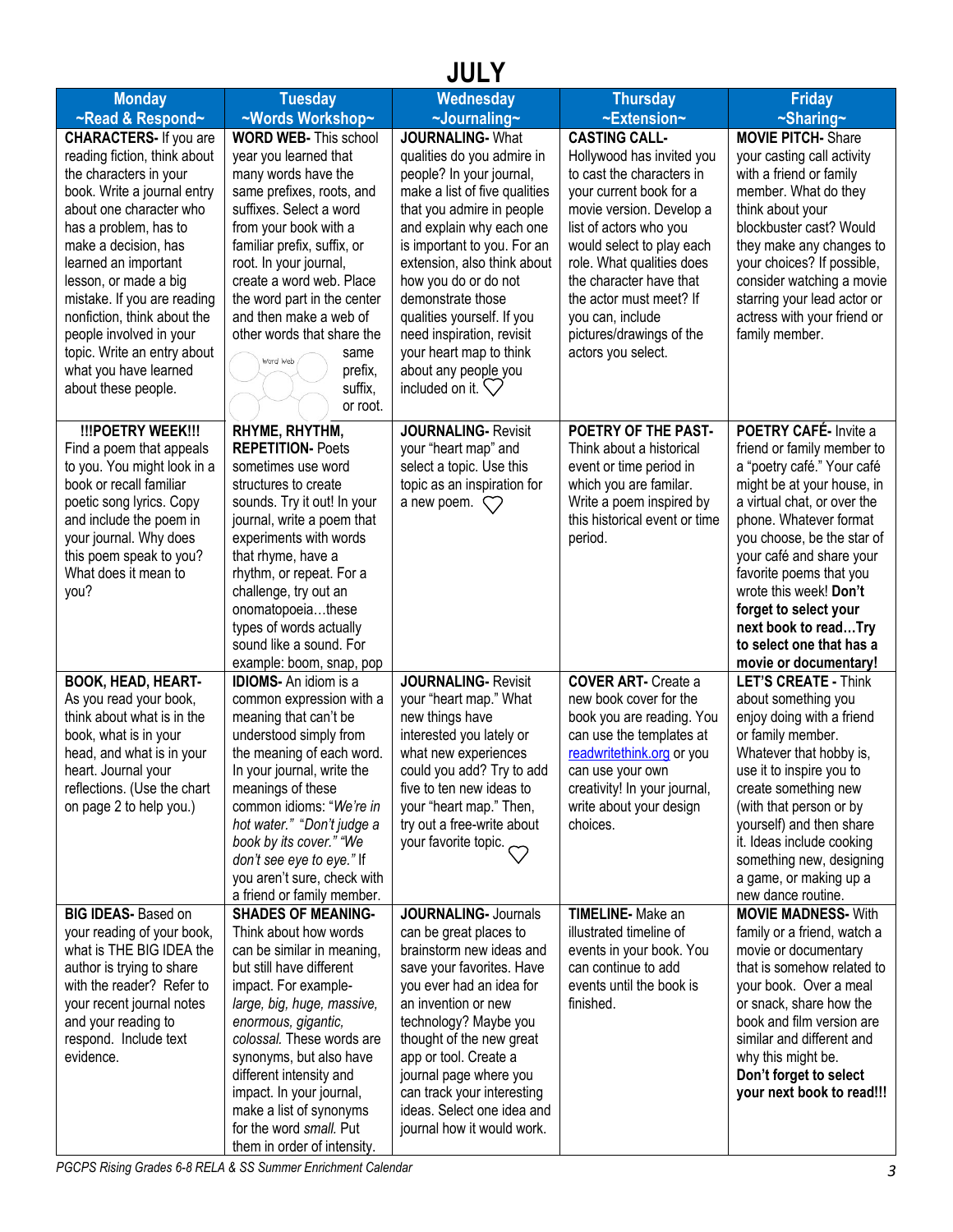# **AUGUST**

| <b>Monday</b>                                        | <b>Tuesday</b>                                       | Wednesday                                            | <b>Thursday</b>                                        | <b>Friday</b>                                          |
|------------------------------------------------------|------------------------------------------------------|------------------------------------------------------|--------------------------------------------------------|--------------------------------------------------------|
| ~Read & Respond~                                     | ~Words Workshop~                                     | ~Journaling~                                         | ~Extension~                                            | $\sim$ Sharing $\sim$                                  |
| <b>\$\$\$ FINANCIAL</b>                              | <b>WANTS VS. NEEDS-</b>                              | <b>INFLUENTIAL ADS-</b>                              | PLAN ON A BUDGET-                                      | <b>REAL LIFE BUDGETS-</b>                              |
| <b>LITERACY WEEK \$\$\$</b>                          | Revisit the Making Every                             | Revisit the Making Every                             | Imagine that your best                                 | Revisit the Making Every                               |
| Do some Setting Goals.                               | Dollar Count website and                             | Dollar Count website and                             | friend or sibling's birthday                           | Dollar Count website and                               |
| Visit the website and read                           | complete Lesson 2:                                   | complete Lesson 8: Food                              | is coming up. You are                                  | complete Lesson 4:                                     |
| about setting goals in                               | Making Choices OR you                                | Advertising OR you can                               | given \$200 to throw a                                 | <b>Budgeting Basics OR you</b>                         |
| Lesson 1                                             | can write about your                                 | look on TV for food or                               | party. Design a realistic                              | can work with a trusted                                |
| http://makingeverydollarco                           | <b>WANTS versus NEEDS.</b>                           | restaurant advertisements.                           | budget. Don't forget all the                           | adult and ask about a                                  |
| unt.ucr.edu/ OR journal                              | In your journal make a                               | What specific messages                               | details like location, food,                           | budget that adult uses.                                |
| about your own financial                             | two-column chart. On one                             | are in these "ads" that                              | invitation, entertainment,                             | How are decisions made                                 |
| goals and how you                                    | side list things you really                          | might appeal to buyers? In                           | and even clean-up. What                                | about what to spend and                                |
| currently get and spend                              | WANT and on the other                                | your journal, write about 2                          | do you NEED? What do                                   | when, as well as how and                               |
| your money. Also, note                               | side list things you really                          | or more ads you found                                | you WANT? What can you                                 | when to save? What                                     |
| how you could improve                                | NEED. Think about the                                | and how the ads are                                  | do yourself? What will you                             | budgeting lessons has                                  |
| your money habits.                                   | differences between the                              | meant to influence people                            | need to budget for?                                    | that adult learned over                                |
|                                                      | two.                                                 | to buy specific food.                                |                                                        | time?                                                  |
| <b>CULTURAL</b>                                      | NEW WORDS- Use a 4-                                  | JOURNALING-What                                      | <b>SWITCH AND SWAP-</b>                                | <b>WRITE A LETTER- Is</b>                              |
| <b>CONNECTIONS- What</b>                             | tab foldable to make note                            | makes you unique? Think                              | Think about the genre of                               | there anyone you have                                  |
| cultural connections can                             | of four new or intriguing                            | about a story that tells                             | your book. Is it realistic                             | wanted to talk to? Today,                              |
| you make to the book you                             | words from your book. Put                            | about your life and what                             | fiction? Fantasy? Science                              | write a letter to someone.                             |
| are reading? AND what                                | the word/phrase on the                               | you have experienced.                                | fiction? Nonfiction?                                   | Your recipient could be an                             |
| new cultural knowledge                               | front and on the inside,<br>write the definition and | Your story could include                             | Graphic novel? Something                               | old friend, family member,                             |
| are you gaining from the<br>book? Think about whose  | draw an image to help you                            | tragedy or triumphor<br>both. Write your story in    | else? Then, imagine if<br>your story was told in a     | teacher, coach, politician,<br>musician, or athlete.   |
| perspective the text is                              | remember the word. Add                               | your journal. If you need                            | new genre. Maybe the                                   | Anyone you want! When                                  |
| written from and whose                               | to your journal.                                     | inspiration, remember to                             | topic of your nonfiction                               | you are done, you decide                               |
| perspectives might be left                           | Tab <sub>2</sub><br>Tab 1                            | visit your "heart map" for                           | book turns into the plot of                            | if you want to mail/email                              |
| out. In your journal, write a                        |                                                      | ideas. <>                                            | a science fiction tale. Give                           | your letter OR just keep it                            |
| response about your                                  |                                                      |                                                      | it a try! In your journal,                             | for yourself.                                          |
| thoughts with evidence                               | Tab 4<br>Tab <sub>3</sub>                            |                                                      | rewrite part of your book in                           | Don't forget to select                                 |
| from the text.                                       |                                                      |                                                      | a new genre. Be creative!                              | your next book to read!!!                              |
| <b>HISTORICAL</b>                                    | <b>WORDS TO DESCRIBE-</b>                            | <b>JOURNALING- Have you</b>                          | <b>MEDIA CONNECTION-</b>                               | <b>STORY TIME- Everyone</b>                            |
| <b>CONNECTIONS- Think</b>                            | A word that describes a                              | ever read a story or                                 | Find a movie, TV show,                                 | loves a great story. Invite                            |
| about your book from the                             | person, place, or thing is                           | watched a movie and                                  | documentary, website, or                               | friends or family members                              |
| perspective of your                                  | called an adjective. In                              | hated the ending? Think                              | news article that relates to                           | to a story circle. Share a                             |
| author. What did your                                | your journal, make a list of                         | about the books you have                             | the book you are reading.                              | story from your journal OR                             |
| author need to know                                  | ten people, places, or                               | read this summer or                                  | In your journal, explain                               | a favorite tale from your                              |
| about the past in order to                           | things from your book.                               | movies you have seen in                              | how this media is related                              | own life. Then, invite your                            |
| write the book? Do you                               | Then, add a descriptive<br>adjective before each     | the past. Select one book                            | to what you have read so<br>far. Include text evidence | guests to share stories<br>from their lives. For extra |
| think it required research?<br>Has the book made YOU | word. Recall what we                                 | or movie, and in your<br>journal, rewrite the ending | in your entry. If you can't                            | fun, have everyone guess                               |
| want to learn anything                               | about shades of meaning                              | the way you wish it had                              | seem to find an example,                               | if the story is entirely                               |
| new about history? In your                           | and instead of a boring                              | been OR write the next                               | instead describe what                                  | fiction or nonfiction after                            |
| journal, write a response                            | word like mean or nice                               | chapter of the book to                               | could be produced as a                                 | each tale is told.                                     |
| about your thoughts with                             | try making your adjectives                           | extend the story the way                             | meaningful movie, show,                                |                                                        |
| evidence from the text.                              | more specific and exciting                           | you imagine it.                                      | or documentary to                                      |                                                        |
|                                                      | like spiteful or charming.                           |                                                      | complement your book.                                  |                                                        |
| <b>BOOK, HEAD, HEART-</b>                            | <b>WORD PUZZLE- Have</b>                             | <b>JOURNALING- Summer</b>                            | <b>SET YOUR GOALS- It is</b>                           | <b>CELEBRATE- You did it!</b>                          |
| As you read your book,                               | some fun while you                                   | is almost over, but there is                         | about time to start a new                              | Celebrate finishing the                                |
| think about what is in the                           | challenge your brain                                 | always plenty of time to                             | year. No matter what you                               | summer enrichment                                      |
| book, what is in your                                | todaymake as many                                    | free write! Today in your                            | hope to achieve this                                   | calendar by sharing your                               |
| head, and what is in your                            | words as possible from                               | journal, write about                                 | school year, a great first                             | journal or favorite                                    |
| heart. Journal your                                  | the following letters                                | whatever you want!!! If                              | step is setting clear goals.                           | activities with family or a                            |
| reflections. (Use the chart                          |                                                      | you need inspiration,                                | Design a goal poster. On                               | friend. And Don't forget                               |
| on page 2 to help you.)                              | R, E, A, D, I, N, G, L, U, V                         | remember to visit your<br>"heart map" for ideas.     | your poster, use words<br>and sketches to list your    | to select your next book<br>to read!!!                 |
|                                                      | Then, challenge someone                              |                                                      | goals and steps you plan                               |                                                        |
|                                                      | else to beat your total!                             | $\heartsuit$                                         | to take to achieve them.                               | !!!You are amazing!!!                                  |